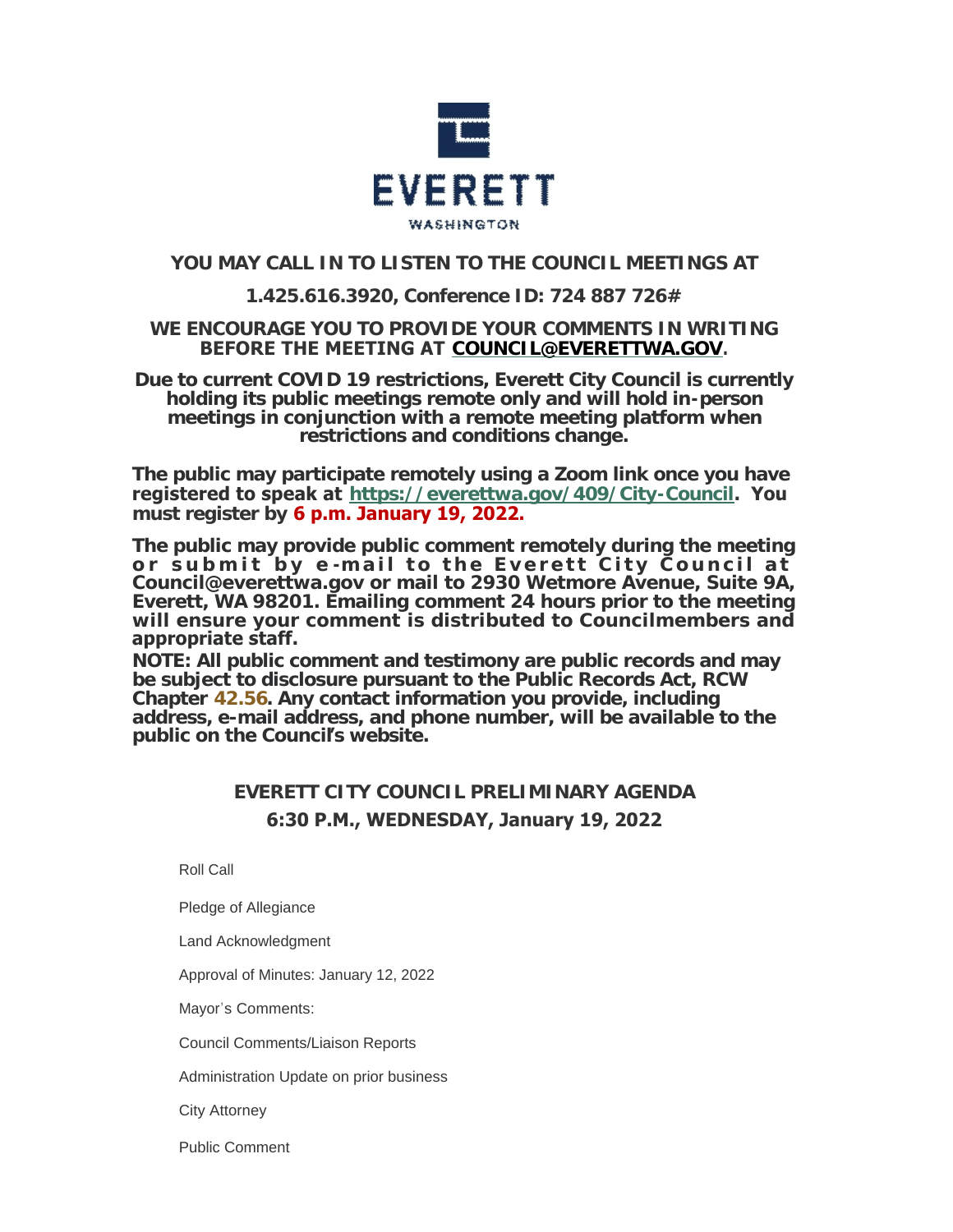CONSENT ITEMS:

(1) Adopt Resolution authorizing claims against the City of Everett in the amount of \$6,008,846.98 for the period of January 1, 2022 through January 7, 2022.

Documents:

[Res Claims Payable Jan 1, 2022 -](https://www.everettwa.gov/AgendaCenter/ViewFile/Item/13300?fileID=79688) Jan 7, 2022.pdf

(2) Adopt Resolution authorizing payroll claims against the City of Everett in the amount of \$5,562,711.18 for the period ending January 1, 2022.

Documents:

[payroll res.pdf](https://www.everettwa.gov/AgendaCenter/ViewFile/Item/13301?fileID=79689)

(3) Authorize the Mayor to sign the Emergency Management Performance Grant Agreement E22-221 to support local emergency management operating budgets at no additional cost to the city.

Documents:

#### [EMPG E22 221.pdf](https://www.everettwa.gov/AgendaCenter/ViewFile/Item/13302?fileID=79690)

(4) Authorize the Mayor to sign the Emergency Management Performance Grant – ARPA Agreement E22-241 to support emergency management operations at no additional cost to the city.

Documents:

#### [EMPG E22-241.pdf](https://www.everettwa.gov/AgendaCenter/ViewFile/Item/13303?fileID=79691)

#### PROPOSED ACTION ITEMS:

(5) CB 2201-01 – 2nd Reading – Adopt the Proposed Ordinance closing a Special Improvement Project entitled "Sewer "O" Utility Upgrades" Fund 336, Program 013, as established by Ordinance No. 3760-20 (3rd and final reading on 1-26-22).

Documents:

#### [CB 2201-01 Sewer O Utility Upgrades.pdf](https://www.everettwa.gov/AgendaCenter/ViewFile/Item/13305?fileID=79693)

ACTION ITEMS:

(6) Districting Nominations 2022.

Documents:

#### [2022 Districting Applicants.pdf](https://www.everettwa.gov/AgendaCenter/ViewFile/Item/13310?fileID=79790)

COUNCIL BRIEFING AGENDA: (These items come before the City Council serving as a Council Committee of the Whole and are likely to be scheduled at a future meeting.)

(7) Lease Agreement with Bezos Academy.

Documents: